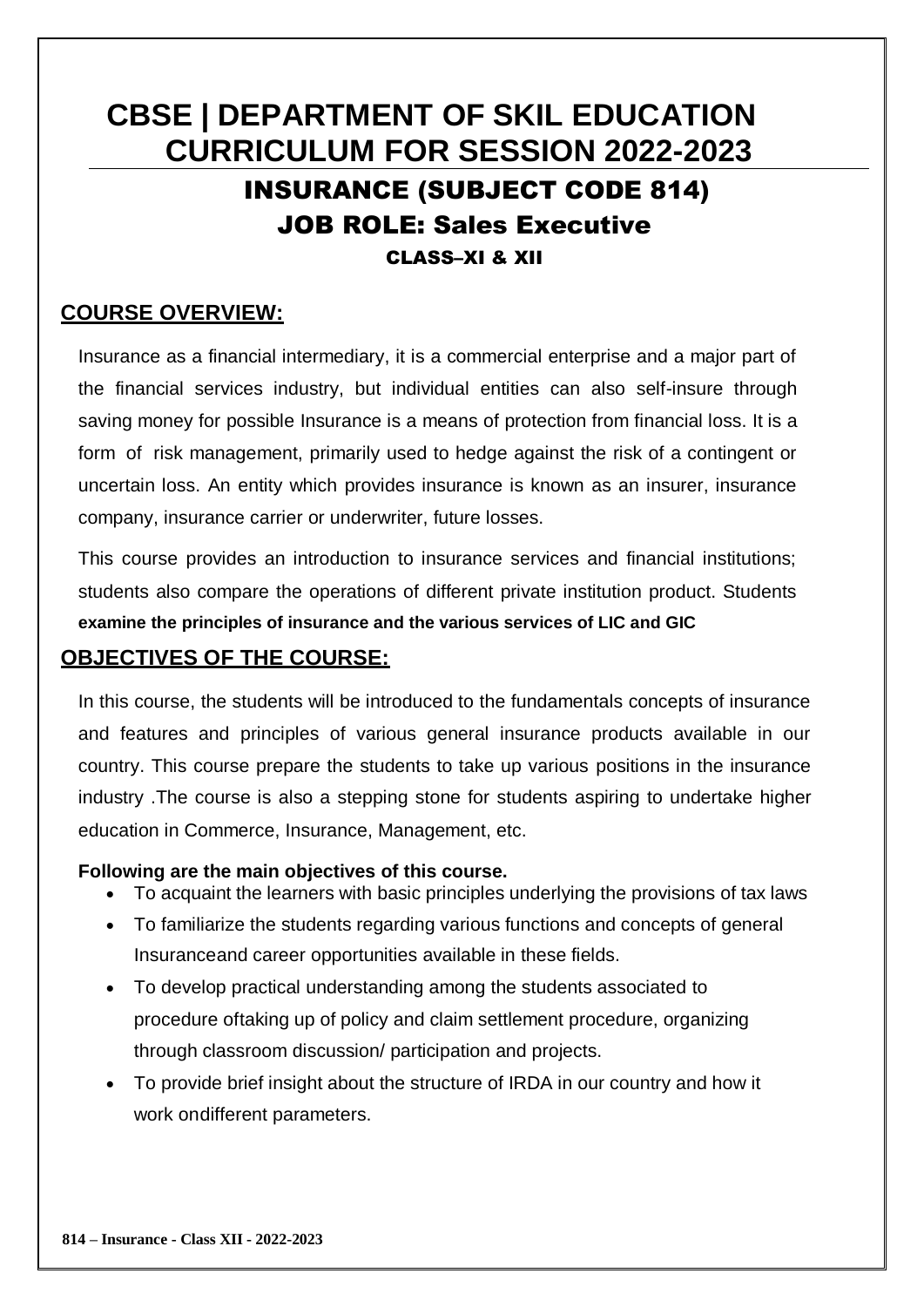- To provide knowledge to students in concise and understandable format so that studentscould learn and apply these concepts in their career for the growth.
- To develop skills in students which are required for insurance career
	- **► Customer Dealings**
	- $\triangleright$  People with patience
	- $\triangleright$  People good with numbers and accounting
	- Good Analytical Skills

# **SALIENT FEATURES:**

In this modern time, money and its necessity is very important. A developed financial system of the country ensures to attain development. To attain development there should be a good developed financial system to support not only the economic but also the society. So, a bank plays a vital role in the socio economic matters of the country.

### **The important role of banks/insurance Company**

- It promotes saving habit of people
- Capital formation and promote industry.
- Generates employment opportunities
- Facilitating Trade and Commerce Industry.
- Applying of monitory policy

# **LIST OF EQUIPMENT AND MATERIALS:**

The list given below is suggestive and exhaustive list should be prepared by the vocational teacher. Only basic tools, equipment and accessories should be procured by the institution so that the routine tasks can be performed by the students regularly for acquiring adequate practicalexperience.

Teaching/Training Aids:

- **Computer**
- Different forms available for taking policy
- Different forms available for claim settlement
- Broachers of different companies.
- **Computer**
- LCD Projector
- Projection Screen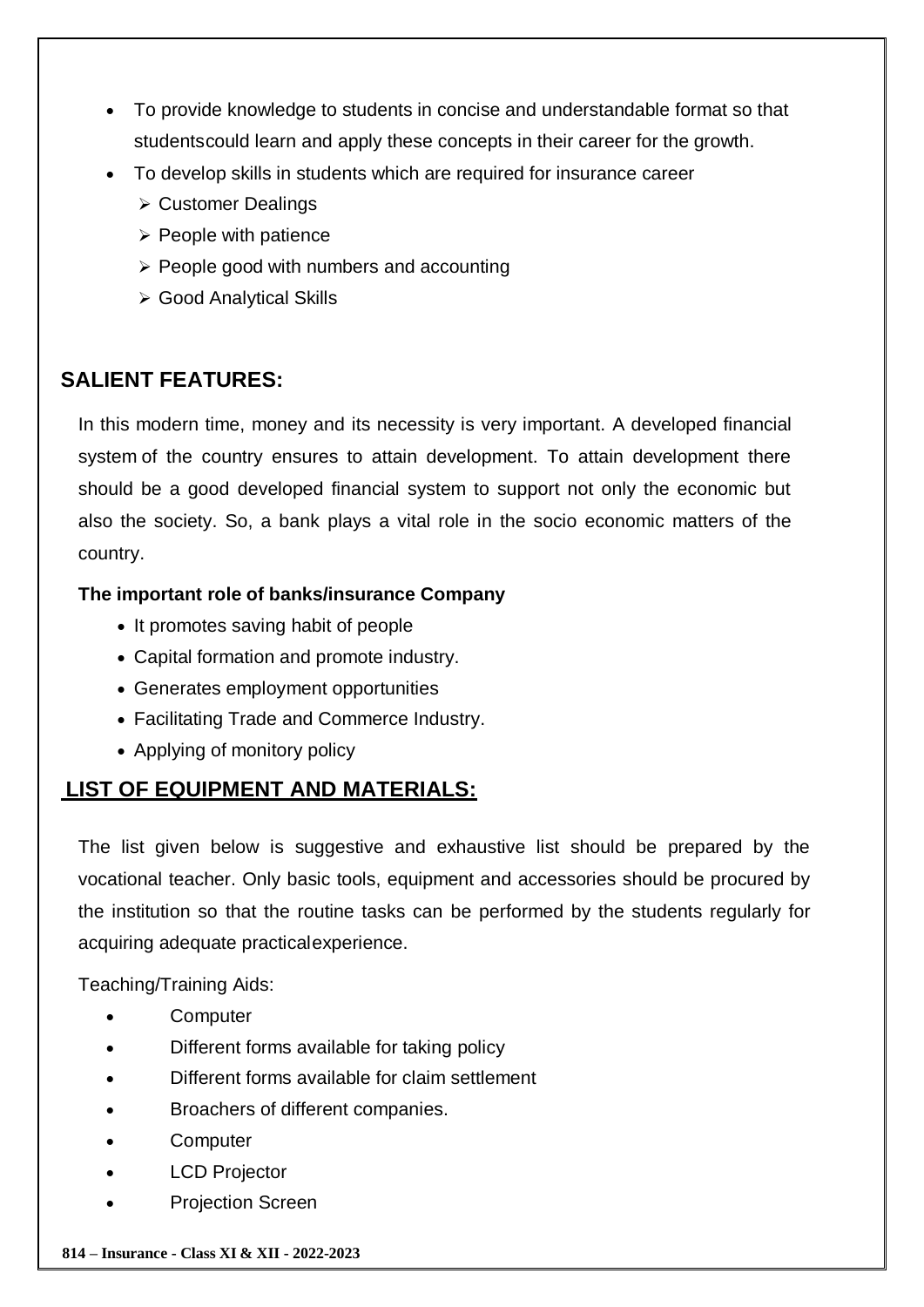- White/Black Board
- Chart papers

# **CAREER OPPORTUNITIES**:

- Actuary. Actuaries assess risk so they can set premiums
- Claims Adjuster
- Claims Examiner
- Insurance Claims and Policy Processing Clerk
- Insurance Investigator
- Insurance Sales Agent
- Insurance Underwriter

# **VERTICAL MOBILITY:**

After 12th grade in commerce, a student can opt for graduation in commerce and takeinsurance as specialization, following career options are available in field..

- Diploma courses
- Certificate courses
- B.Com. in Banking and Insurance
- Master's Degree courses specialization in insurance
- Master in Insurance & Risk Management.
- Master in Quantitative Finance and Insurance.
- MSc in Econometrics, Operations Research, and Actuarial Studies. .
- Master in finance, accounting and insurance. .
- MSc in Finance and Risk Management.
- MSc Insurance and Risk Management.
- PhD programs

# **CURRICULUM:**

This course is a planned sequence of instructions consisting of Units meant for developing employability and Skills competencies of students of Class XI and XII opting for Skills subject along with other subjects.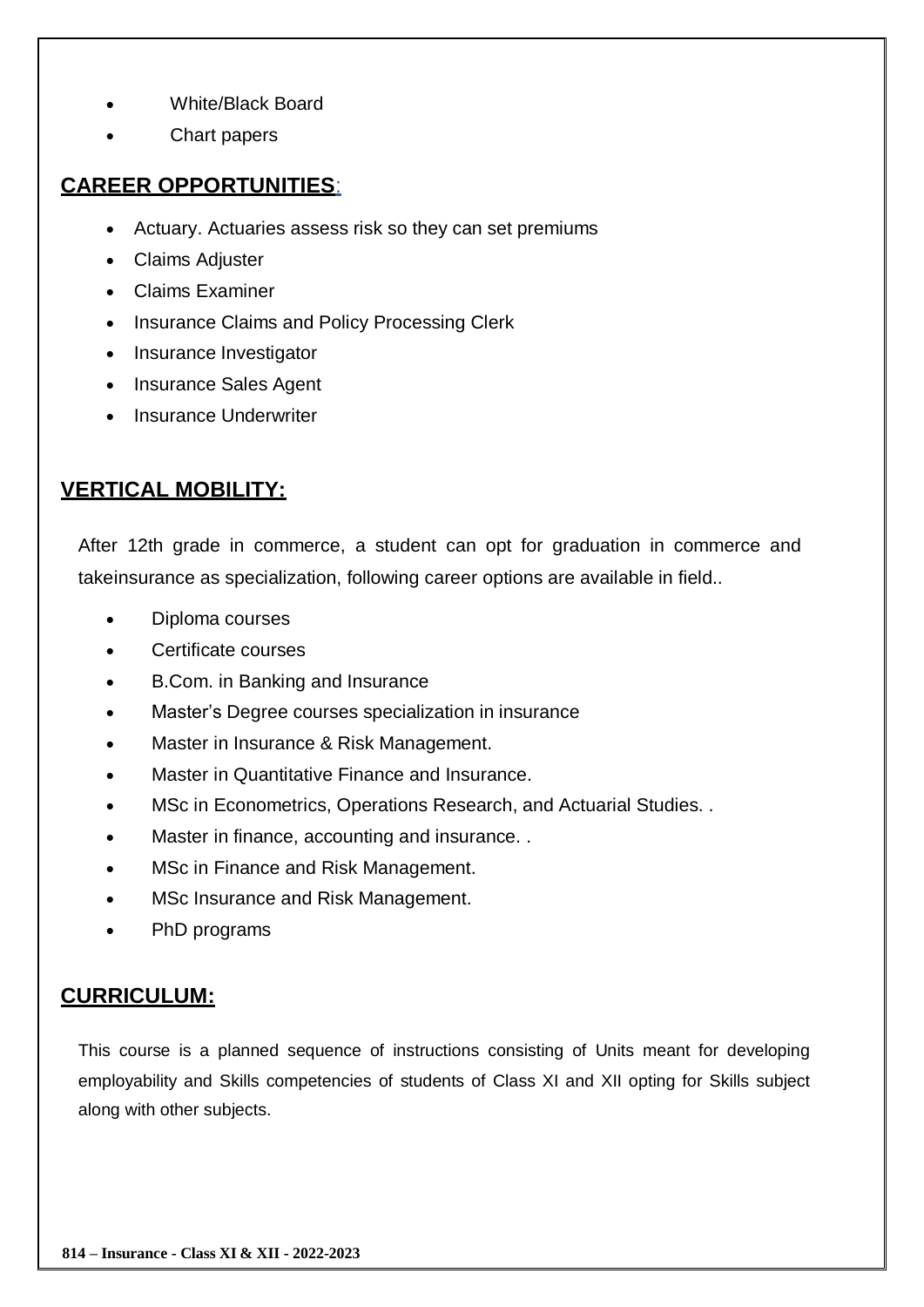# **INSURANCE XI (SUBJECT CODE 814) Total Marks: 100 (Theory-60 + Practical-40)**

|                      | <b>UNITS</b>                                                   | <b>NO. OF HOURS</b><br>for Theory and<br><b>Practical</b> | <b>MAX. MARKS</b><br>for Theory and<br><b>Practical</b> |
|----------------------|----------------------------------------------------------------|-----------------------------------------------------------|---------------------------------------------------------|
|                      | <b>Employability Skills</b>                                    |                                                           |                                                         |
|                      | Unit 1: Communication Skills-III                               | 13                                                        | $\overline{2}$                                          |
| $\blacktriangleleft$ | Unit 2: Self-Management Skills-III                             | 07                                                        | $\overline{2}$                                          |
| Part                 | Unit 3 : ICT Skills-III                                        | 13                                                        | $\overline{2}$                                          |
|                      | Unit 4 : Entrepreneurial Skills-III                            | 10                                                        | $\overline{2}$                                          |
|                      | Unit 5 : Green Skills-III                                      | 07                                                        | $\overline{2}$                                          |
|                      | <b>Total</b>                                                   | 50                                                        | 10                                                      |
|                      | <b>Subject Specific Skills</b>                                 |                                                           |                                                         |
| m                    | Unit 1: Introduction                                           | 30                                                        | 10                                                      |
| Part                 | Unit 2: Life Insurance                                         | 50                                                        | 20                                                      |
|                      | Unit 3: Annuities and Unit Linked Policies                     | 45                                                        | 10                                                      |
|                      | Unit 4: Post - Issue Matters                                   | 25                                                        | 10                                                      |
|                      | <b>Practical Work</b>                                          | 150                                                       | 50                                                      |
|                      | Project                                                        |                                                           | 10                                                      |
|                      | Viva                                                           |                                                           | 05                                                      |
| Part C               | <b>Practical File</b>                                          | 60                                                        | 15                                                      |
|                      | Demonstration of skill competency via Lab<br><b>Activities</b> |                                                           | 10                                                      |
|                      | <b>Total</b>                                                   | 60                                                        | 40                                                      |
|                      | <b>GRAND TOTAL</b>                                             | 260                                                       | 100                                                     |

**NOTE: The detailed Curriculum/ Topics to be covered under Part A: Employability Skills can be downloaded from CBSE website**.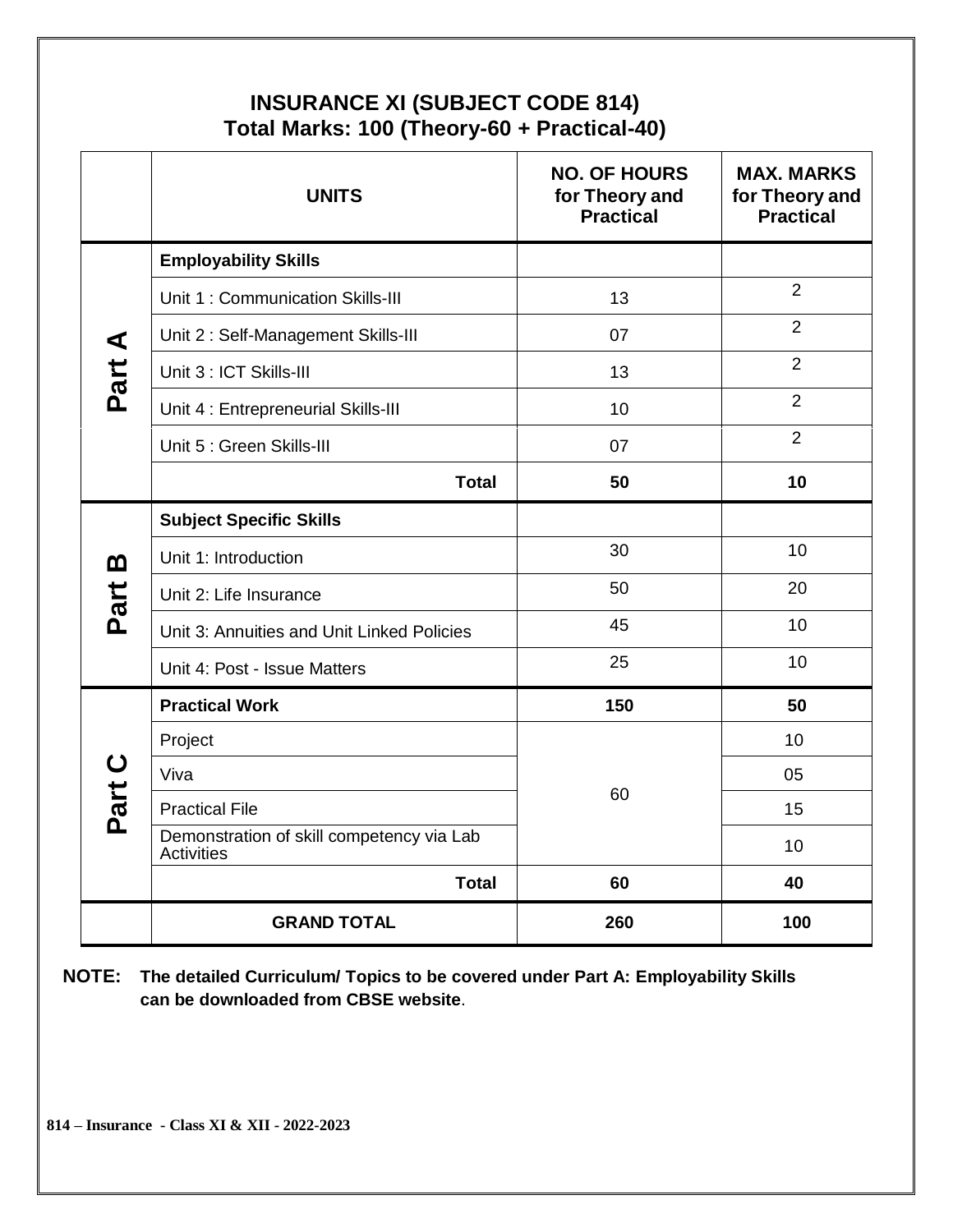# **INSURANCE XII (SUBJECT CODE 814) Total Marks: 100 (Theory-60 + Practical-40)**

|                     | <b>UNITS</b>                                                   | NO. OF<br><b>HOURS</b><br>for Theory<br>and Practical | <b>MAX. MARKS</b><br>for Theory<br>and Practical |
|---------------------|----------------------------------------------------------------|-------------------------------------------------------|--------------------------------------------------|
|                     | <b>Employability Skills</b>                                    |                                                       |                                                  |
|                     | Unit 1: Communication Skills-IV*                               | 13                                                    |                                                  |
|                     | Unit 2: Self-Management Skills- IV                             | 07                                                    | 3                                                |
| ⋖                   | Unit 3 : ICT Skills- IV                                        | 13                                                    | 3                                                |
|                     | Unit 4 : Entrepreneurial Skills- IV                            | 10                                                    | $\overline{4}$                                   |
| Part                | Unit 5 : Green Skills- IV*                                     | 07                                                    |                                                  |
|                     | <b>Total</b>                                                   | 50                                                    | 10                                               |
|                     | <b>Subject Specific Skills</b>                                 |                                                       |                                                  |
|                     | Unit 1: General Insurance                                      | 25                                                    | 10                                               |
|                     | Unit 2: Fire Insurance                                         | 25                                                    | 08                                               |
| m                   | Unit 3: Marine Insurance                                       | 30                                                    | 08                                               |
|                     | Unit 4: Motor Vehicle Insurance                                | 20                                                    | 08                                               |
| Part                | Unit 5: Medi-Claim and Accident Insurance                      | 25                                                    | 08                                               |
|                     | Unit 6: Burglary and Theft Insurance                           | 25                                                    | 08                                               |
|                     | <b>Total</b>                                                   | 150                                                   | 50                                               |
|                     | <b>Practical Work</b>                                          |                                                       |                                                  |
|                     | Project                                                        |                                                       | 10                                               |
|                     | Viva                                                           |                                                       | 05                                               |
| $\mathbf C$<br>Part | <b>Practical File</b>                                          | 60                                                    | 15                                               |
|                     | Demonstration of skill competency via Lab<br><b>Activities</b> |                                                       | 10                                               |
|                     | <b>Total</b>                                                   | 60                                                    | 40                                               |
|                     | <b>GRAND TOTAL</b>                                             | 260                                                   | 100                                              |

**Note: \* marked units are to be assessed through Internal Assessment/ Student Activities. They are not to be assessed in Theory Exams.**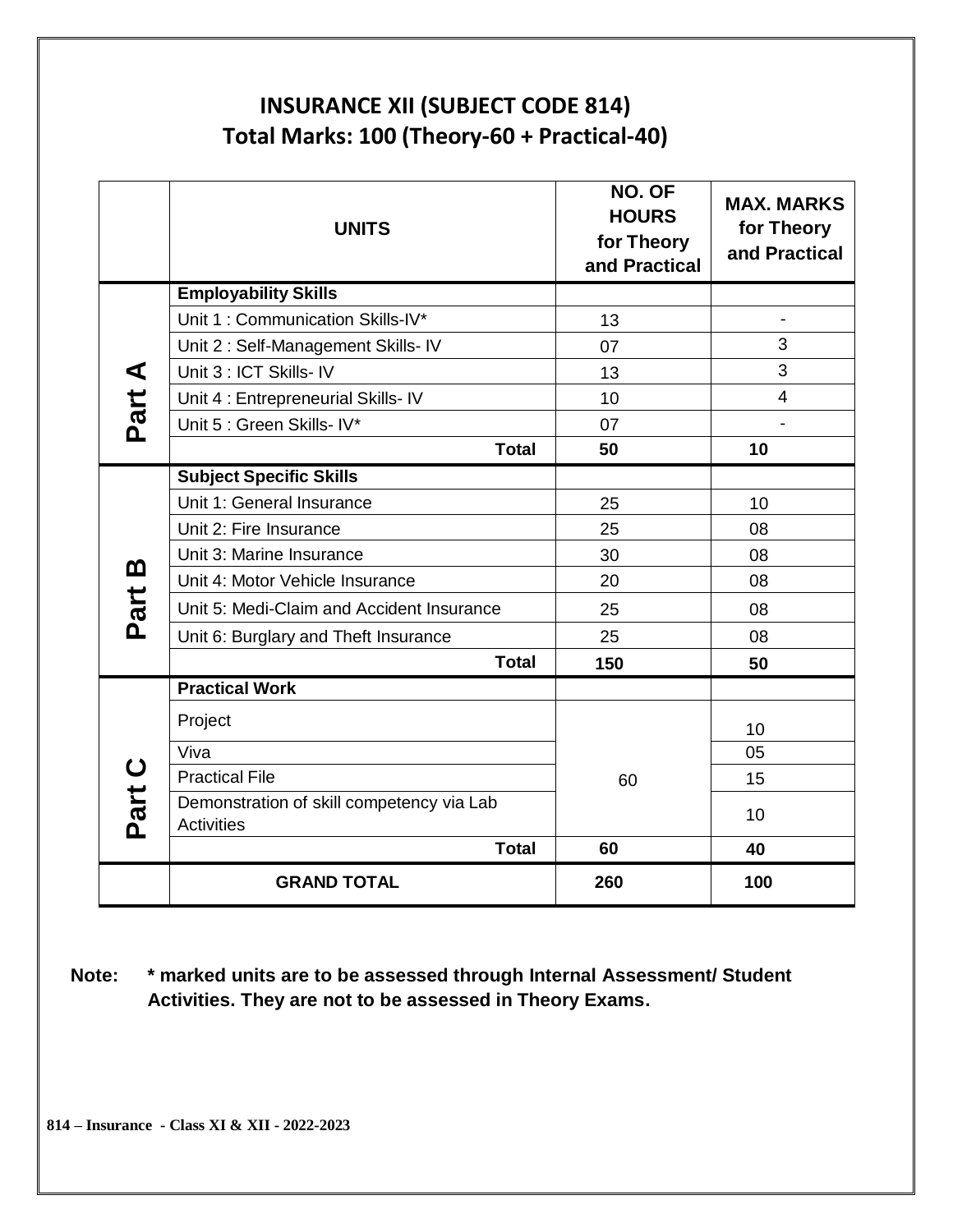### **DETAILED CURRICULUM/TOPICS:**

### **Part-A: EMPLOYABILITY SKILLS**

| <b>S. No.</b> | <b>Units</b>                                               | <b>Duration in</b><br><b>Hours</b> |
|---------------|------------------------------------------------------------|------------------------------------|
| 1.            | Unit 1: Communication Skills-IV*                           | 13                                 |
| 2.            | Unit 2: Self-management Skills-IV                          | 07                                 |
| 3.            | Unit 3: Information and Communication Technology Skills-IV | 13                                 |
| 4.            | Unit 4: Entrepreneurial Skills-IV                          | 10                                 |
| 5.            | Unit 5: Green Skills-IV*                                   | 07                                 |
|               | <b>TOTAL DURATION</b>                                      | 50                                 |

#### **Note: \* marked units are to be assessed through Internal Assessment/ Student Activities. They are not to be assessed in Theory Exams.**

**The detailed Curriculum/ Topics to be covered under Part A: Employability Skills can be downloaded from CBSE website**.

#### **Part-B – SUBJECT SPECIFIC SKILLS**

| <b>S. No.</b> | <b>Units</b>                              | <b>Duration in</b><br><b>Hours</b> |
|---------------|-------------------------------------------|------------------------------------|
| 1.            | Unit 1: General Insurance                 | 25                                 |
| 2.            | Unit 2: Fire Insurance                    | 25                                 |
| 3.            | Unit 3: Marine Insurance                  | 30                                 |
| 4.            | Unit 4: Motor Vehicle Insurance           | 20                                 |
| 5.            | Unit 5: Medi-Claim and Accident Insurance | 25                                 |
| 6.            | Unit 6: Burglary and Theft Insurance      | 25                                 |
|               | <b>TOTAL DURATION</b>                     | 150                                |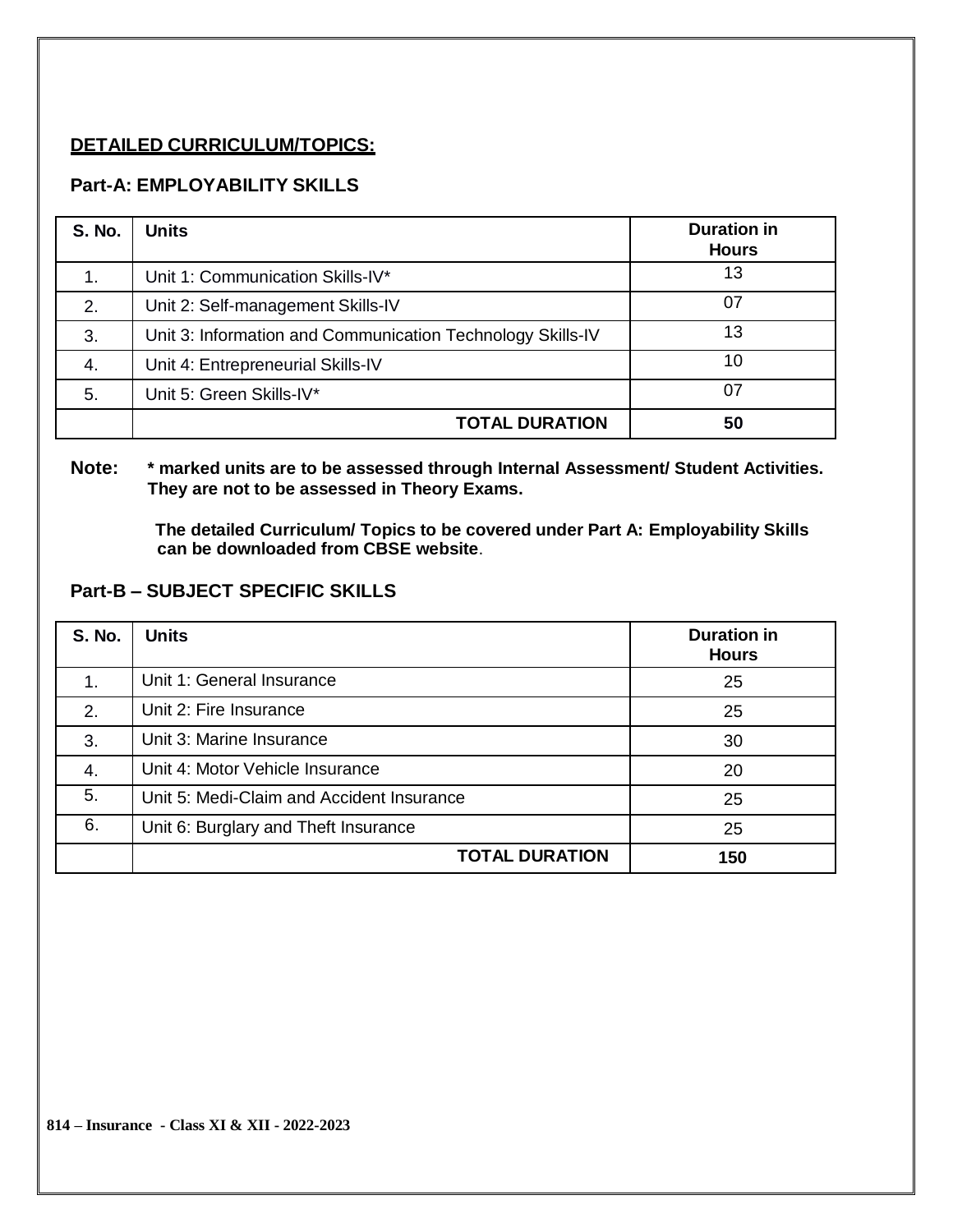| <b>S. No.</b> | <b>Unit</b>              | <b>Sessio</b><br>ns                                                                                                                                                                             |  |
|---------------|--------------------------|-------------------------------------------------------------------------------------------------------------------------------------------------------------------------------------------------|--|
| 1.            | <b>General Insurance</b> | Meaning and importance of General Importance.<br>$\bullet$<br>Different types of General Insurance.<br>Fire Insurance.<br>(i)<br>Marine Insurance.<br>(ii)<br>Motor Vehicle Insurance.<br>(iii) |  |
|               |                          | Medi-Claim Insurance.<br>(iv)<br>Accident Insurance.<br>(v)<br>Burglary and Theft Insurance.<br>(vi)                                                                                            |  |
|               |                          | Present Organizational set up of<br>(vii)<br>General Insurance companies in<br>India - GICI - its subsidiaries, Private<br>Companies.                                                           |  |
|               |                          | (viii) Principles of General Insurance -<br>Insurable Interest, Indemnity,<br>subrogation, good faith.                                                                                          |  |
| 2.            | <b>Fire Insurance</b>    | Types of Fire insurance Polices - Their main<br>$\bullet$<br>features and clauses.                                                                                                              |  |
|               |                          | Meaning & Significance of Average Clause.<br>$\bullet$                                                                                                                                          |  |
|               |                          | <b>Procedure for taking Fire Insurance</b><br>$\bullet$<br>Policies* and settlement of claims.*                                                                                                 |  |
| 3.            | <b>Marine Insurance</b>  | Three types of Marine insurance - Cargo<br>$\bullet$<br>Insurance, Hull Insurance and Freight Insurance.                                                                                        |  |
|               |                          | Types of Policies.                                                                                                                                                                              |  |
|               |                          | Clauses of a Marine Insurance Policy.                                                                                                                                                           |  |
|               |                          | Marine losses.<br>Topics in study material<br>are-                                                                                                                                              |  |
|               |                          | <b>Sale Contract</b><br>History of Marine insurance<br>⋗                                                                                                                                        |  |

### **Note: \* marked units are to be assessed through Internal Assessment/ Student Activities. They are not to be assessed in Theory Exams.**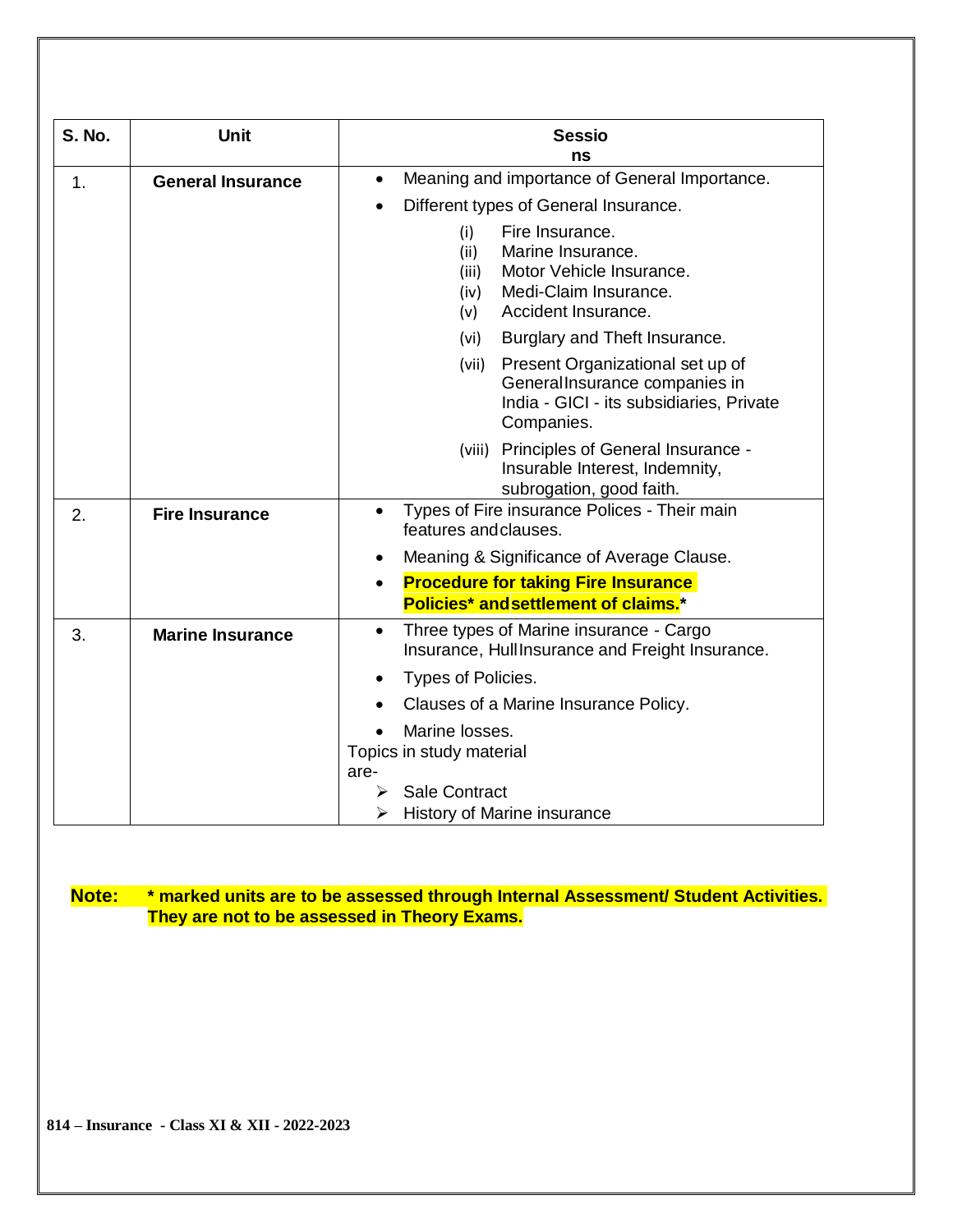| <b>S. No.</b>          | <b>Unit</b>                                                  | <b>Sessions</b>                                                                                                                              |
|------------------------|--------------------------------------------------------------|----------------------------------------------------------------------------------------------------------------------------------------------|
| 4.<br><b>Insurance</b> | <b>Motor Vehicle</b>                                         | Types of Polices and Risks Covered therein.<br>$\bullet$                                                                                     |
|                        |                                                              | <b>Procedure for obtaining motor Insurance Policy.</b>                                                                                       |
|                        |                                                              | Settlement of                                                                                                                                |
|                        |                                                              | claims. Topics in study                                                                                                                      |
|                        |                                                              | material are-                                                                                                                                |
|                        |                                                              | $\triangleright$ Liability to pay compensation in certain cases<br>on the principle of no fault<br>Forms of Motor Vehicle Insurance Policies |
| 5.                     | <b>Medi-Claim and</b><br><b>Accident</b><br><b>Insurance</b> | Important conditions of such Polices and<br>Benefitsavailable therein, Procedure for claims.                                                 |
| 6.                     | <b>Burglary and</b><br><b>TheftInsurance</b>                 | Need for such Insurance.<br>$\bullet$<br>Information to be furnished and procedure to be follow.<br>Recovering the claims.                   |
|                        |                                                              | <b>Topics in study material are-</b>                                                                                                         |
|                        |                                                              | <b>Exclusions from the Policy*</b>                                                                                                           |
|                        |                                                              | <b>Procedure of Claim under Theft or Burglary</b><br><b>Policy</b> *                                                                         |
|                        |                                                              | <b>Format of Theft and Burglary Policy*</b>                                                                                                  |

**Note: \* marked units are to be assessed through Internal Assessment/ Student Activities. They are not to be assessed in Theory Exams.**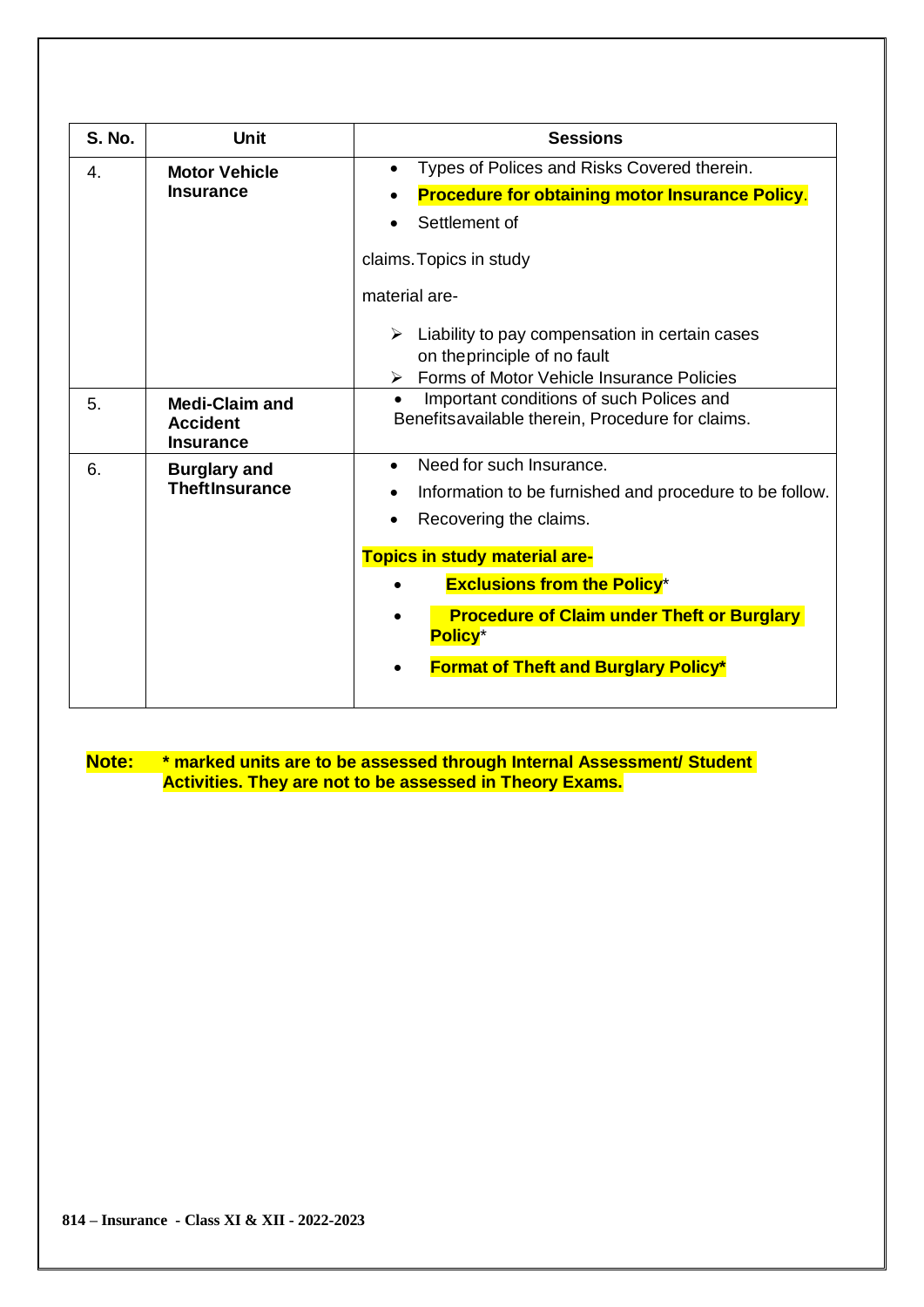### **PRACTICAL GUIDELINES FOR CLASS XI**

#### **Assessment of performance:**

The two internal examiners, assigned for the conduct and assessment of Practical Examinations each in Senior Secondary School Curriculum (Under NSQF). Question for the viva examinations should be conducted by both the examiners. Question to be more of General nature, project work or the curriculum. Investigatory Project especially those that show considerable amount of effort and originality, on the part of the student, should get suitable high marks, while project of a routine or stereotyped nature should only receive MEDIOCRE marks.

#### **Procedure for Record of Marks in the Practical answer-books:**

The examiner will indicate separately marks of practical examination on the title page of the answer-books under the following heads:-

#### **Project -10 marks**

Projects for the final practical is given below .Student may be assigned

#### **Viva based on Project -05 marks**

The teacher conducting the final practical examination may ask verbal questions related to the project, if any, done by the student. Alternatively, if no project has been assigned to the students, viva may be based on questions of practical nature from the field of subject as per the **Curriculum** 

#### **Practical File -15 Marks**

Students to make a power point presentation / assignment / practical file / report. Instructor shall assign them any outlet to study the elements in retailing.

#### **Suggested list of Practical –**

1. Visit the websites of five different Insurance companies offering Life Insurance. Make a Project detail of various policies offered by them.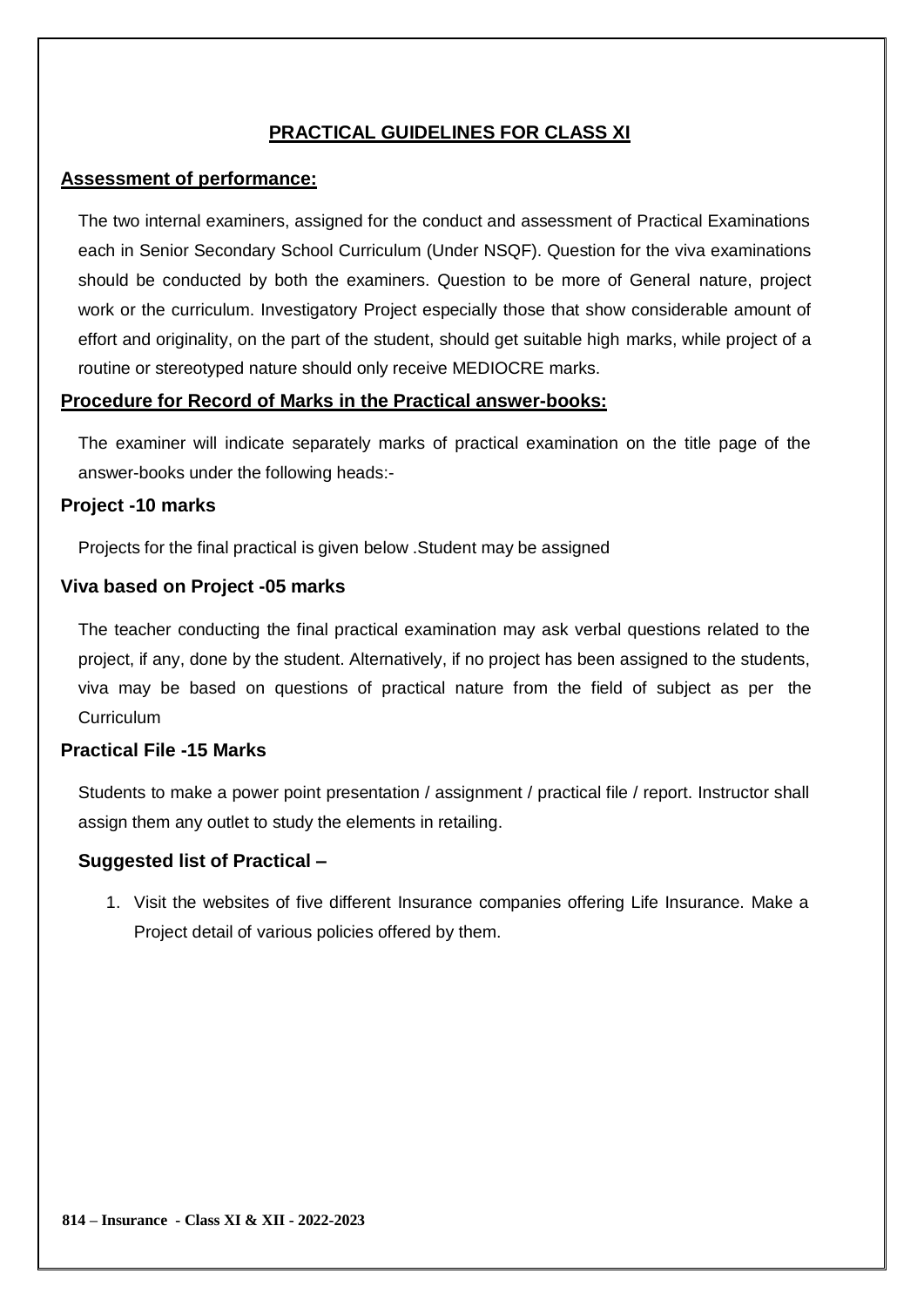- 2. Prepare a comprehensive report for each of these companies covering the following:
	- a) Insurance products best suited for the different life stages- take 5 examples like child below 10 years, 20 year old young boy, Married woman, 30 year old unmarried lady, a retired person etc.
	- b) Recommend the best suited Life insurance policy to different category of individuals.
	- c) List of documents to be submitted for applying each type of insurance policy. Also paste sample application forms.
	- d) Explain the claim procedure along with the required document at the time ofoccurrence of insured event.
- 3. Prepare a comprehensive report for each of these companies covering the following:
	- a) Insurance products best suited for the different life stages- take 5 examples like child below 10 years, 20 year old young boy, Married woman, 30 year old unmarried lady,a retired person etc.
	- b) Recommend the best suited Life insurance policy to different category of individuals.
	- c) List of documents to be submitted for applying each type of insurance policy. Also paste sample application forms.
	- d) Explain the claim procedure along with the required document at the time of occurrence of insured event.

#### **Demonstration of skill competency in Lab Activities - 10 marks**

#### **Guidelines for Project Preparation:**

The final project work should encompass chapters on**:**

- a) Introduction,
- b) Identification of core and advance issues,
- c) Learning and understanding and
- d) Observation during the project period.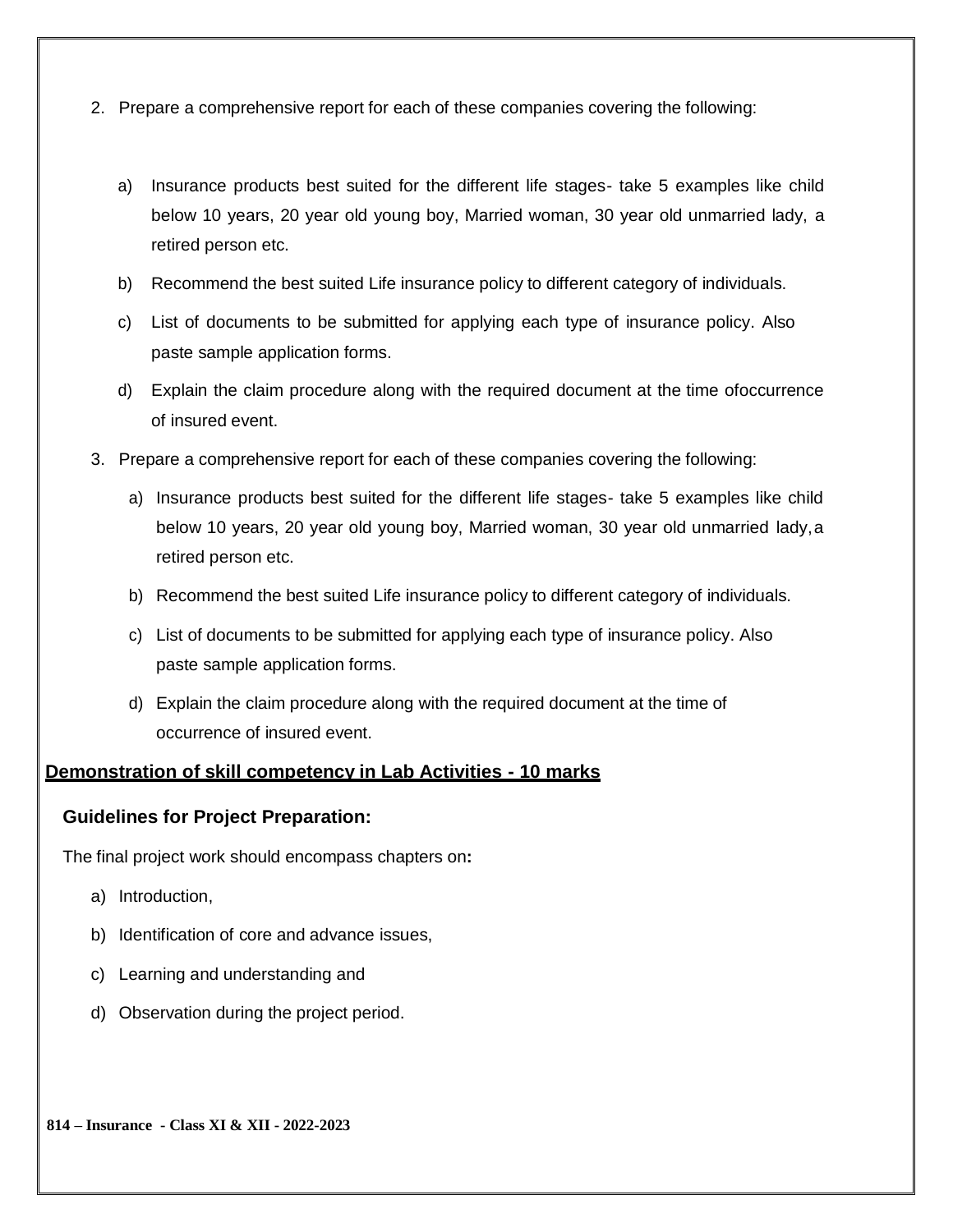# **PRACTICAL GUIDELINES FOR CLASS XII**

# **Assessment of performance:**

The two internal examiners, assigned for the conduct and assessment of Practical Examinations each in Secondary School Curriculum (Under NSQF). Question for the viva examinations should be conducted by both the examiners. Question to be more of General nature, project work or the curriculum. Investigatory Project especially those that show considerable amount of effort and originality, on the part of the student, should get suitable high marks, while project of a routine or stereotyped nature should only receive MEDIOCRE marks.

# **Procedure for Record of Marks in the Practical answer-books:**

The examiner will indicate separately marks of practical examination on the title page of the answer-books under the following heads:-

# **Project - 10 marks**

### **Projects for the final practical is given below .Student may be assigned**

# **Viva based on Project -05 marks**

The teacher conducting the final practical examination may ask verbal questions related to the project, if any, done by the student. Alternatively, if no project has been assigned to the students, viva may be based on questions of practical nature from the field of subject as per the Curriculum

# **Practical File -15 Marks**

Students to make a power point presentation / assignment / practical file / report. Instructor shall assign them any outlet to study the elements in retailing.

Suggested list of Practical –

1. Make a detailed profile of your neighbours and friends, in terms of their demographic, riskappetite and insurance requirements.

**814 – Insurance - Class XI & XII - 2022-2023** 2. Prepare a comprehensive report based on the above covering the following: